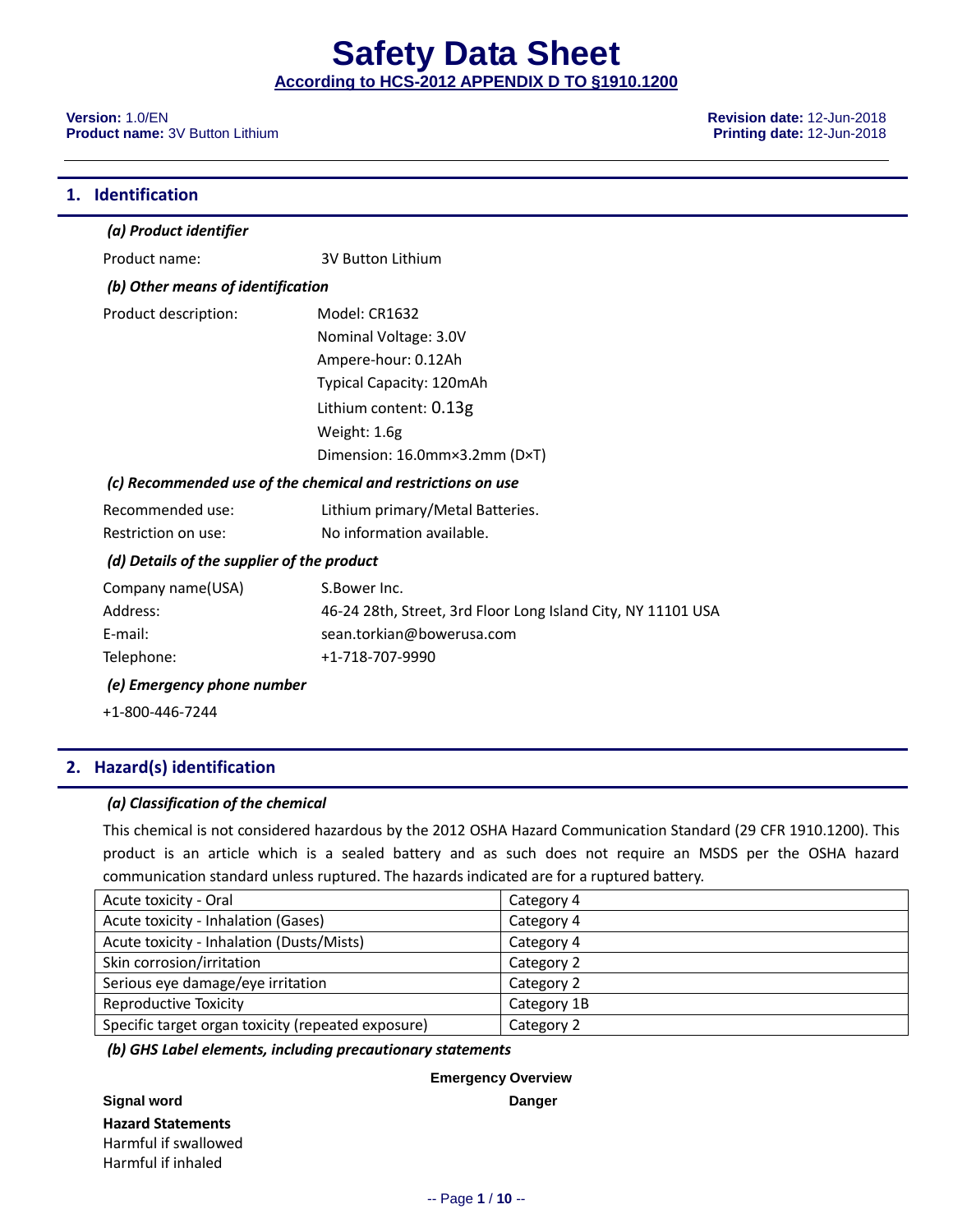**Version:** 1.0/EN **Revision date:** 12-Jun-2018 **Product name:** 3V Button Lithium **Printing date:** 12-Jun-2018

Causes skin irritation Causes serious eye irritation May damage fertility or the unborn child Causes damage to organs through prolonged or repeated exposure



This product is an article which contains a chemical substance. Safety information is given for exposure to the article as sold. Intended use of the product should not result in exposure to the chemical substance This is a battery. In case of rupture: the above hazards exist.

## **Precautionary Statements – Prevention**

Obtain special instructions before use

Do not handle until all safety precautions have been read and understood

Use personal protective equipment as required

Wash face, hands and any exposed skin thoroughly after handling

Do not eat, drink or smoke when using this product

Use only outdoors or in a well-ventilated area

Do not breathe dust/fume/gas/mist/vapors/spray

Wear protective gloves

#### **Precautionary Statements – Response**

IF exposed or concerned: Get medical advice/attention

Specific treatment (see supplemental first aid instructions on this label)

# **Eyes**

IF IN EYES: Rinse cautiously with water for several minutes. Remove contact lenses, if present and easy to do. Continue rinsing

If eye irritation persists: Get medical advice/attention

# **Skin**

IF ON SKIN: Wash with plenty of soap and water

If skin irritation occurs: Get medical advice/attention

Take off contaminated clothing and wash before reuse

#### **Inhalation**

IF INHALED: Remove victim to fresh air and keep at rest in a position comfortable for breathing

Immediately call a POISON CENTER or doctor/physician

# **Ingestion**

IF SWALLOWED: Call a POISON CENTER or doctor/physician if you feel unwell.

Rinse mouth. Don't induce vomiting

**Precautionary Statements – Storage:** Store locked up

**Precautionary Statements – Disposal:** Dispose of contents/container to an approved waste disposal plant **Hazards not otherwise classified (HNOC):** Not applicable

# *(c) Other information*

Very toxic to aquatic life with long lasting effects.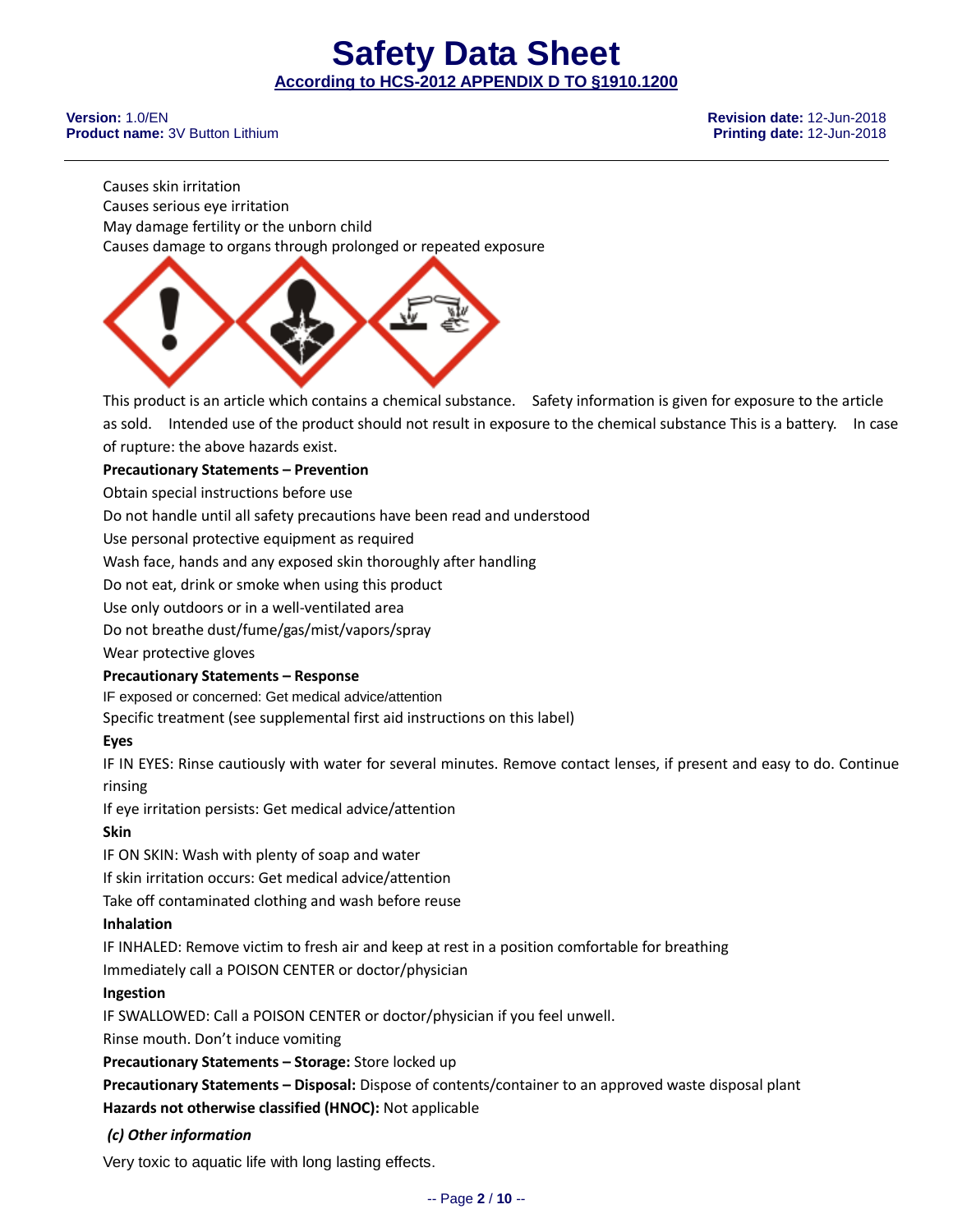#### **Version:** 1.0/EN **Revision date:** 12-Jun-2018 **Product name:** 3V Button Lithium **Printing date:** 12-Jun-2018

#### *(d) Interactions with Other Chemicals*

Use of alcoholic beverages may enhance toxic effects.

# **3. Composition/information on ingredients**

| (a) Mixtures information       |           |                |  |
|--------------------------------|-----------|----------------|--|
| <b>Chemical name</b>           | CAS No.   | Concentration% |  |
| Lithium                        | 7439-93-2 | 2.2            |  |
| Manganese Dioxide              | 1313-13-9 | 27.1           |  |
| Graphite                       | 7782-42-5 | 9.6            |  |
| Perchloric acid, lithium salt  | 7791-03-9 | 4.2            |  |
| Ethylene glycol dimethyl ether | 110-71-4  | 8.1            |  |
| Propylene carbonate            | 108-32-7  | 9.1            |  |
| Iron                           | 7439-89-6 | 32.1           |  |
| Chromium                       | 7440-47-3 | 2.2            |  |
| Molybdenum                     | 7439-98-7 | 2.0            |  |
| Polypropylene                  | 9003-07-0 | 3.4            |  |

## **4. First-aid measures**

#### *(a) Description of first aid measures*

| <b>General Advice</b>                                  | First aid is upon rupture of sealed battery.                                                          |  |
|--------------------------------------------------------|-------------------------------------------------------------------------------------------------------|--|
| Eye contact:                                           | Rinse immediately with plenty of water, also under the eyelids, for at least 15 minutes. Keep eye     |  |
|                                                        | wide open while rinsing. Remove contact lenses, if present and easy to do. Continue rinsing. Get      |  |
|                                                        | medical attention if irritation develops and persists. Do not rub affected area.                      |  |
| Skin contact:                                          | Wash off immediately with soap and plenty of water for at least 15 minutes. Get medical               |  |
|                                                        | attention if irritation develops and persists.                                                        |  |
| Inhalation:                                            | Remove to fresh air. If breathing has stopped, give artificial respiration. Get medical attention     |  |
|                                                        | immediately. Do not use mouth-to-mouth method if victim ingested or inhaled the substance;            |  |
|                                                        | give artificial respiration with the aid of a pocket mask equipped with a one-way valve or other      |  |
|                                                        | proper respiratory medical device. If breathing is difficult, (trained personnel should) give oxygen. |  |
|                                                        | Delayed pulmonary edema may occur. Get medical attention immediately if symptoms occur.               |  |
| Ingestion:                                             | Do NOT induce vomiting. Rinse mouth immediately and drink plenty of water. Never give anything        |  |
|                                                        | by mouth to an unconscious person. Call a physician or poison control center immediately.             |  |
| Self-protection of                                     | Ensure that medical personnel are aware of the material(s) involved, take precautions to protect      |  |
| the first aider:                                       | themselves and prevent spread of contamination. Avoid contact with skin, eyes or clothing. Avoid      |  |
|                                                        | direct contact with skin. Use barrier to give mouth-to-mouth resuscitation. Use personal              |  |
|                                                        | protective equipment as required. Wear personal protective clothing (see section 8).                  |  |
| (b) Most important symptoms/effects, acute and delayed |                                                                                                       |  |

| Most important | Coughing and/ or wheezing. Burning sensation. Difficulty in breathing |
|----------------|-----------------------------------------------------------------------|
| symptoms and   |                                                                       |
| effects:       |                                                                       |

#### *(c) Indication of any immediate medical attention and special treatment needed*

Notes to Physician Treat symptomatically.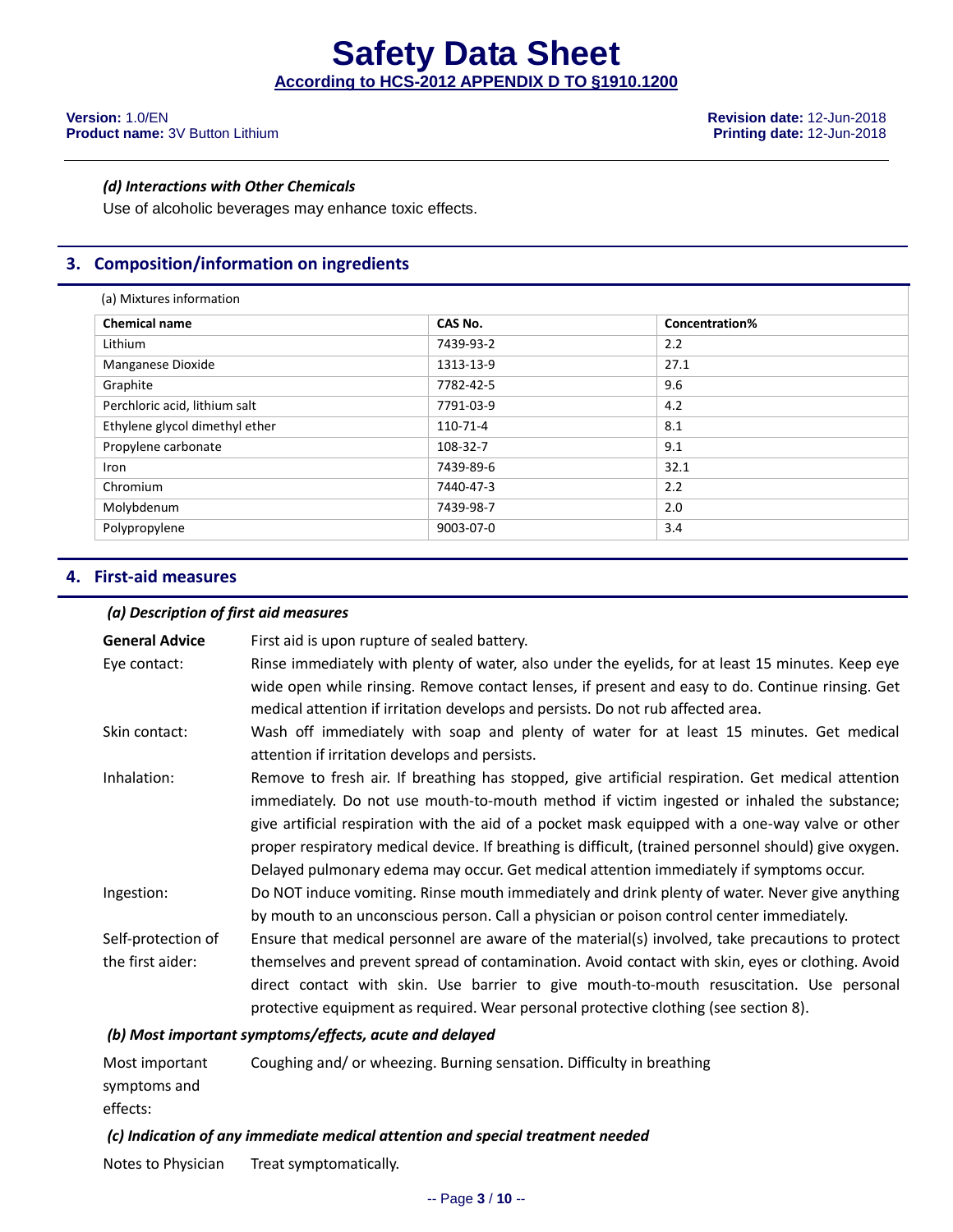**Version:** 1.0/EN **Revision date:** 12-Jun-2018 **Product name:** 3V Button Lithium **Printing date:** 12-Jun-2018

#### **5. Fire-fighting measures**

#### *(a) Extinguishing media*

Suitable extinguishing media: Use extinguishing measures that are appropriate to local circumstances and the surrounding environment.

Unsuitable extinguishing media: CAUTION: Use of water spray when fighting fire may be inefficient.

#### *(b) Special hazards arising from the chemical*

No information available.

#### *(c) Special protective equipment and precautions for fire-fighters*

As in any fire, wear self-contained breathing apparatus pressure-demand, MSHA/NIOSH (approved or equivalent) and full protective gear.

# **6. Accidental release measures**

## *(a) Personal precautions, protective equipment and emergency procedures*

| <b>Personal Precautions</b>                                                                                                                                                                                                                                                          | In case of rupture. Attention! Corrosive material. Avoid contact with skin,<br>eyes or clothing. Ensure adequate ventilation. Use personal protective<br>equipment as required. Evacuate personnel to safe areas. Keep people away<br>from and upwind of spill/leak. |  |
|--------------------------------------------------------------------------------------------------------------------------------------------------------------------------------------------------------------------------------------------------------------------------------------|----------------------------------------------------------------------------------------------------------------------------------------------------------------------------------------------------------------------------------------------------------------------|--|
| Other Information<br>(b) Environmental Precautions                                                                                                                                                                                                                                   | Refer to protective measures listed in Sections 7 and 8.                                                                                                                                                                                                             |  |
| Refer to protective measures listed in Sections 7 and 8. Prevent further leakage<br><b>Environmental Precautions</b><br>or spillage if safe to do so. Should not be released into the environment. Do not<br>allow to enter into soil/subsoil. Prevent product from entering drains. |                                                                                                                                                                                                                                                                      |  |
| (c) Methods and materials for containment and cleaning up                                                                                                                                                                                                                            |                                                                                                                                                                                                                                                                      |  |

| <b>Methods for Containment</b> | Prevent further leakage or spillage if safe to do so. |
|--------------------------------|-------------------------------------------------------|
| Methods for cleaning up        | Pick up and transfer to properly labeled containers.  |

# **7. Handling and storage**

| (a) Precautions for safe handling                                |                                                                                                                                                                                |  |
|------------------------------------------------------------------|--------------------------------------------------------------------------------------------------------------------------------------------------------------------------------|--|
| <b>Handling</b>                                                  | In case of rupture. Handle in accordance with good industrial hygiene and<br>safety practice. Avoid contact with skin, eyes or clothing. Use personal<br>protection equipment. |  |
| (b) Conditions for safe storage, including any incompatibilities |                                                                                                                                                                                |  |
| Storage                                                          | Keep containers tightly closed in a dry, cool and well-ventilated place. Protect<br>from moisture. Keep out of the reach of children. Store away from other<br>materials.      |  |
| Incompatible Products                                            | Strong acids. Strong oxidizing agents. Strong bases.                                                                                                                           |  |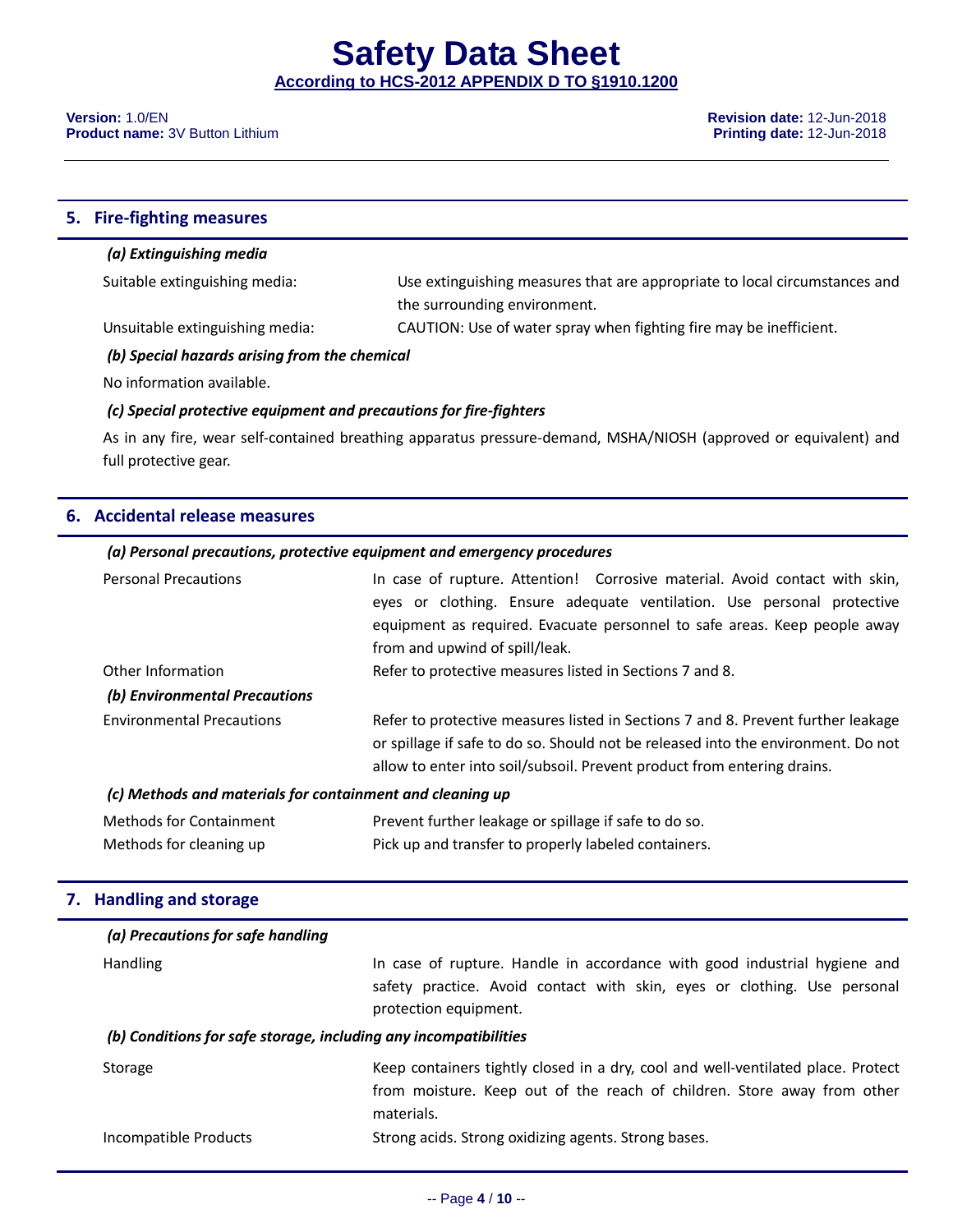#### **Version:** 1.0/EN **Revision date:** 12-Jun-2018 **Product name:** 3V Button Lithium **Printing date:** 12-Jun-2018

#### **8. Exposure controls/personal protection**

#### *(a) Control parameters*

#### Exposure Guidelines

| <b>Chemical Name</b>           | <b>ACGIH TLV</b>                                                           | <b>OSHA PEL</b>                                                                                                                                                                                                                                                                      | <b>NIOSH IDLH</b>                                                  |
|--------------------------------|----------------------------------------------------------------------------|--------------------------------------------------------------------------------------------------------------------------------------------------------------------------------------------------------------------------------------------------------------------------------------|--------------------------------------------------------------------|
| Manganese dioxide<br>1313-13-9 | TWA: 0.02 mg/m3 Mn<br>TWA: 0.1 mg/m3 Mn                                    | (vacated) Ceiling: 5 mg/m3<br>Ceiling: 5 mg/m3 Mn                                                                                                                                                                                                                                    | IDLH: 500 mg/m3 Mn<br>TWA: 1 mg/m3 Mn<br>STEL: 3 mg/m3 Mn          |
| Graphite<br>7782-42-5          | TWA: 2 mg/m3 respirable<br>fraction all forms except<br>graphite fibers    | TWA: 15 mg/m3 total dust<br>synthetic<br>TWA: 5 mg/m3 respirable<br>fraction synthetic<br>(vacated) TWA: 2.5 mg/m3<br>respirable dust natural<br>(vacated) TWA: 10 mg/m3<br>total dust synthetic<br>(vacated) TWA: 5 mg/m3<br>respirable fraction synthetic<br>TWA: 15 mppcf natural | IDLH: 1250 mg/m3<br>TWA: $2.5 \text{ mg/m3}$<br>respirable<br>dust |
| Chromium<br>7440-47-3          | TWA: 0.5 mg/m3                                                             | TWA: $1 \text{ mg/m}$ 3<br>(vacated) TWA: 1 mg/m3                                                                                                                                                                                                                                    | IDLH: 250 mg/m3<br>TWA: 0.5 mg/m3                                  |
| Molybdenum<br>7439-98-7        | TWA: 10 mg/m3 inhalable<br>fraction<br>TWA: 3 mg/m3 respirable<br>fraction | (vacated) TWA: 10 mg/m3                                                                                                                                                                                                                                                              | IDLH: 5000 mg/m3                                                   |

*ACGIH TLV: American Conference of Governmental Industrial Hygienists - Threshold Limit Value*

*OSHA PEL: Occupational Safety and Health Administration - Permissible Exposure Limits Immediately Dangerous to Life or Health*

Other Exposure Guidelines Hexavalent Chrome may be formed during welding Vacated limits revoked by the Court of Appeals decision in AFL-CIO v. OSHA, 965 F.2d 962 (11th Cir., 1992) See section 15 for national exposure control parameters

#### *(b) Appropriate engineering controls*

Engineering Measures Showers Eyewash stations Ventilation systems

#### *(c) Individual protection measures, such as personal protective equipment*

| Eye/Face Protection           | If splashes are likely to occur:. Wear safety glasses with side shields (or goggles). None<br>required for consumer use.                                              |
|-------------------------------|-----------------------------------------------------------------------------------------------------------------------------------------------------------------------|
| Skin and Body Protection      | Wear protective gloves and protective clothing. Long sleeved clothing. Impervious<br>gloves.                                                                          |
| <b>Respiratory Protection</b> | No protective equipment is needed under normal use conditions. If exposure limits are                                                                                 |
|                               | exceeded or irritation is experienced, ventilation and evacuation may be required.                                                                                    |
| <b>Hygiene Measures</b>       | Handle in accordance with good industrial hygiene and safety practice. Do not eat,<br>drink or smoke when using this product. Take off contaminated clothing and wash |
|                               | before reuse. Avoid contact with skin, eyes or clothing. Wear suitable gloves and                                                                                     |
|                               | eye/face protection. Contaminated work clothing should not be allowed out of the                                                                                      |
|                               | workplace. Regular cleaning of equipment, work area and clothing is recommended.                                                                                      |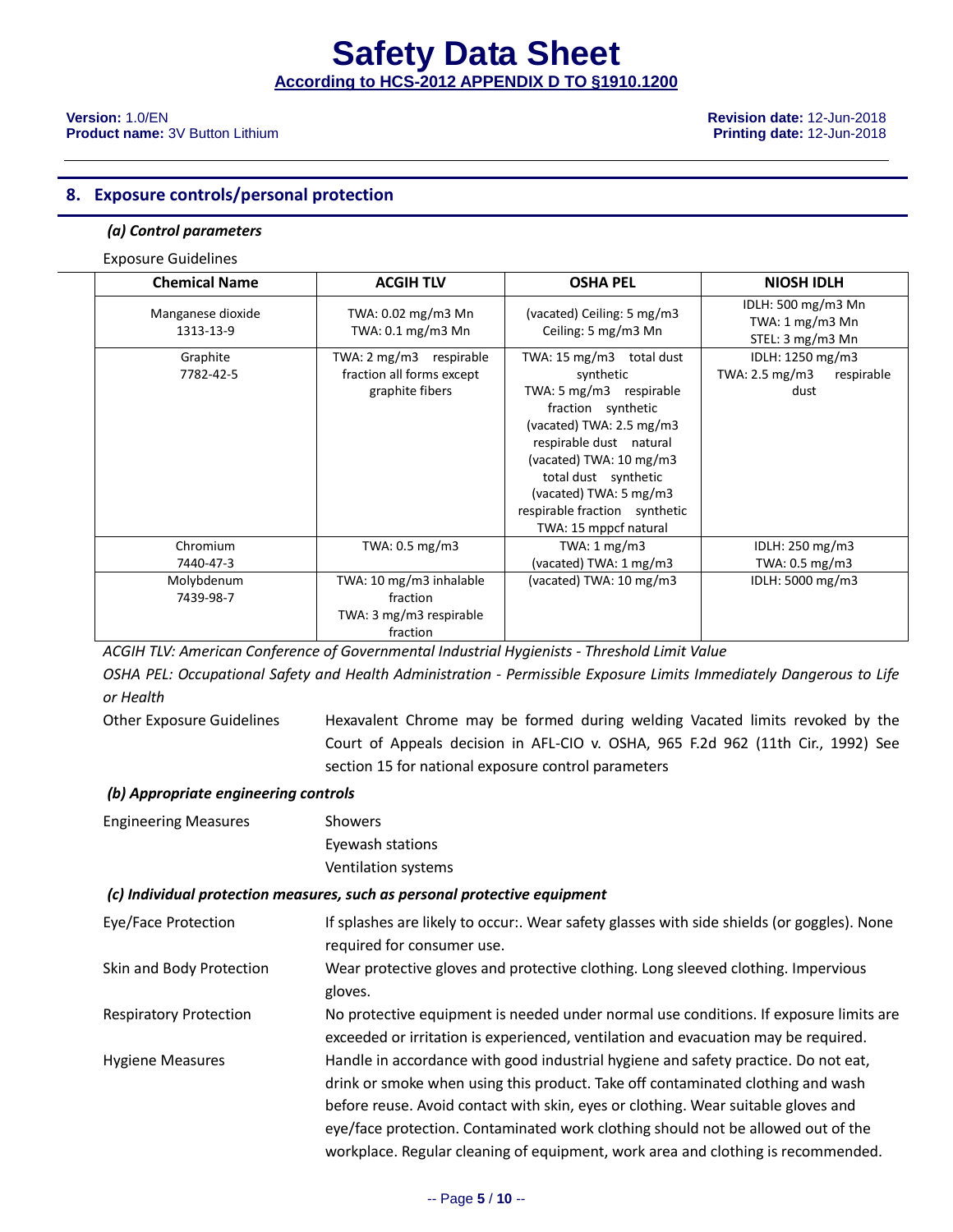Wash hands before breaks and immediately after handling the product. For environmental protection, remove and wash all contaminated protective equipment before re-use.

# **9. Physical and chemical properties**

| (a) Appearance                                   | solid               |
|--------------------------------------------------|---------------------|
| (b) Odor                                         | <b>Odorless</b>     |
| (c) Odor threshold                               | Not available.      |
| (d) pH                                           | Not available.      |
| (e) Melting point/freezing point                 | Not available.      |
| (f) Initial boiling point and boiling range      | Not available.      |
| (g) Flash point                                  | Not applicable.     |
| (h) Evaporation rate                             | Not applicable.     |
| (i) Flammability                                 | Non flammable.      |
| (j) Upper/lower flammability or explosive limits | Not available.      |
| (k) Vapor pressure                               | Not applicable.     |
| (I) Vapor density                                | Not available.      |
| (m) Relative density                             | Not available.      |
| (n) Solubility(ies)                              | Insoluble in water. |
| (o) Partition coefficient: n-octanol/water       | Not available.      |
| (p) Auto-ignition temperature                    | Not available.      |
| (q) Decomposition temperature                    | Not available.      |
| (r) Viscosity                                    | Not available.      |
|                                                  |                     |

# **10. Stability and reactivity**

#### *(a) Reactivity*

Stable under recommended storage and handling conditions.

#### *(b) Chemical stability*

Stable under recommended storage conditions.

#### *(c) Possibility of hazardous reactions*

None under normal processing.

#### *(d) Conditions to avoid*

Excessive heat.

#### *(e) Incompatible materials*

Strong acids. Strong oxidizing agents. Strong bases.

#### *(f) Hazardous decomposition products*

Carbon oxides.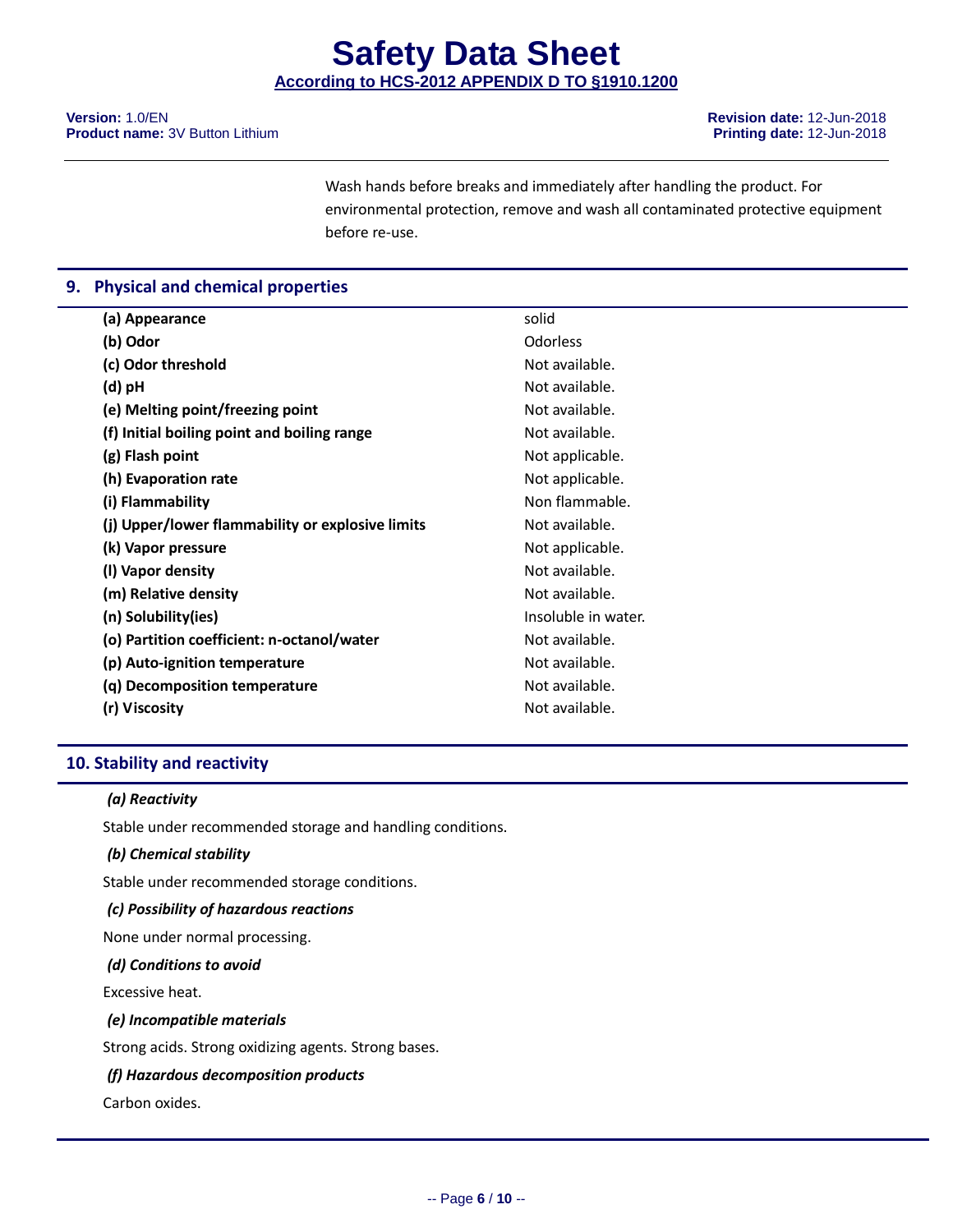**Version:** 1.0/EN **Revision date:** 12-Jun-2018 **Product name:** 3V Button Lithium **Printing date:** 12-Jun-2018

#### **11. Toxicological information**

| (a) Information on the likely routes of exposure |                                                                                                                                                                                                                                                             |  |  |
|--------------------------------------------------|-------------------------------------------------------------------------------------------------------------------------------------------------------------------------------------------------------------------------------------------------------------|--|--|
| <b>Product Information</b>                       | Product does not present an acute toxicity hazard based on known or supplied<br>information.<br>In case of rupture:                                                                                                                                         |  |  |
| Inhalation:                                      | Specific test data for the substance or mixture is not available. May cause<br>irritation of respiratory tract. Harmful by inhalation. (based on components).                                                                                               |  |  |
| Ingestion:                                       | Specific test data for the substance or mixture is not available. Ingestion may<br>cause irritation to mucous membranes. Ingestion may cause gastrointestinal<br>irritation, nausea, vomiting and diarrhea. Harmful if swallowed. (based on<br>components). |  |  |
| Skin contact:                                    | Specific test data for the substance or mixture is not available. Causes skin<br>irritation. (based on components). Prolonged contact may cause redness and<br>irritation.                                                                                  |  |  |
| Eye contact:                                     | Specific test data for the substance or mixture is not available. Causes serious<br>eye irritation. (based on components). May cause redness, itching, and pain.                                                                                            |  |  |

#### **Component Information**

| <b>Chemical Name</b> | Oral LD50                      | <b>Dermal LD50</b>    | <b>Inhalation LC50</b> |
|----------------------|--------------------------------|-----------------------|------------------------|
| Graphite             | > 10000 mg/kg<br>(Rat)         |                       |                        |
| 7782-42-5            |                                |                       |                        |
| Manganese dioxide    | $= 9000$ mg/kg (Rat)           |                       |                        |
| 1313-13-9            |                                |                       |                        |
| Propylene carbonate  | $= 29000$ mg/kg (Rat)          | $>$ 20 mL/kg (Rabbit) |                        |
| 108-32-7             |                                |                       |                        |
| 7439-89-6<br>Iron    | $= 984 \text{ mg/kg}$<br>(Rat) |                       |                        |

## *(b) Information on toxicological characteristics*

| Symptoms | Erythema (skin redness). Burning. May cause blindness. Coughing and/ or |
|----------|-------------------------------------------------------------------------|
|          | wheezing.                                                               |

# *(C) Delayed and immediate effects as well as chronic effects from short and long-term exposure*

| Sensitization            | May cause sensitization of susceptible person, May cause sensitization by skin |
|--------------------------|--------------------------------------------------------------------------------|
|                          | contact. May cause sensitization by inhalation.                                |
| <b>Mutagenic Effects</b> | No information available.                                                      |
| Carcinogenicity          | The table below indicates whether each agency has listed any ingredient as a   |
|                          | carcinogen.                                                                    |

| Chemical Name | <b>ACGIH</b> | <b>IARC</b> | <b>NTP</b> | <b>OSHA</b> |
|---------------|--------------|-------------|------------|-------------|
| Chromium      |              | Group 3     |            |             |
| 7440-47-3     |              |             |            |             |

# *IARC (International Agency for Research on Cancer)*

*Group 3 - Not Classifiable as to Carcinogenicity in Humans*

- Reproductive Toxicity **No information available**
- STOT single exposure No information available
- STOT repeated exposure Causes damage to organs through prolonged or repeated exposure. Based on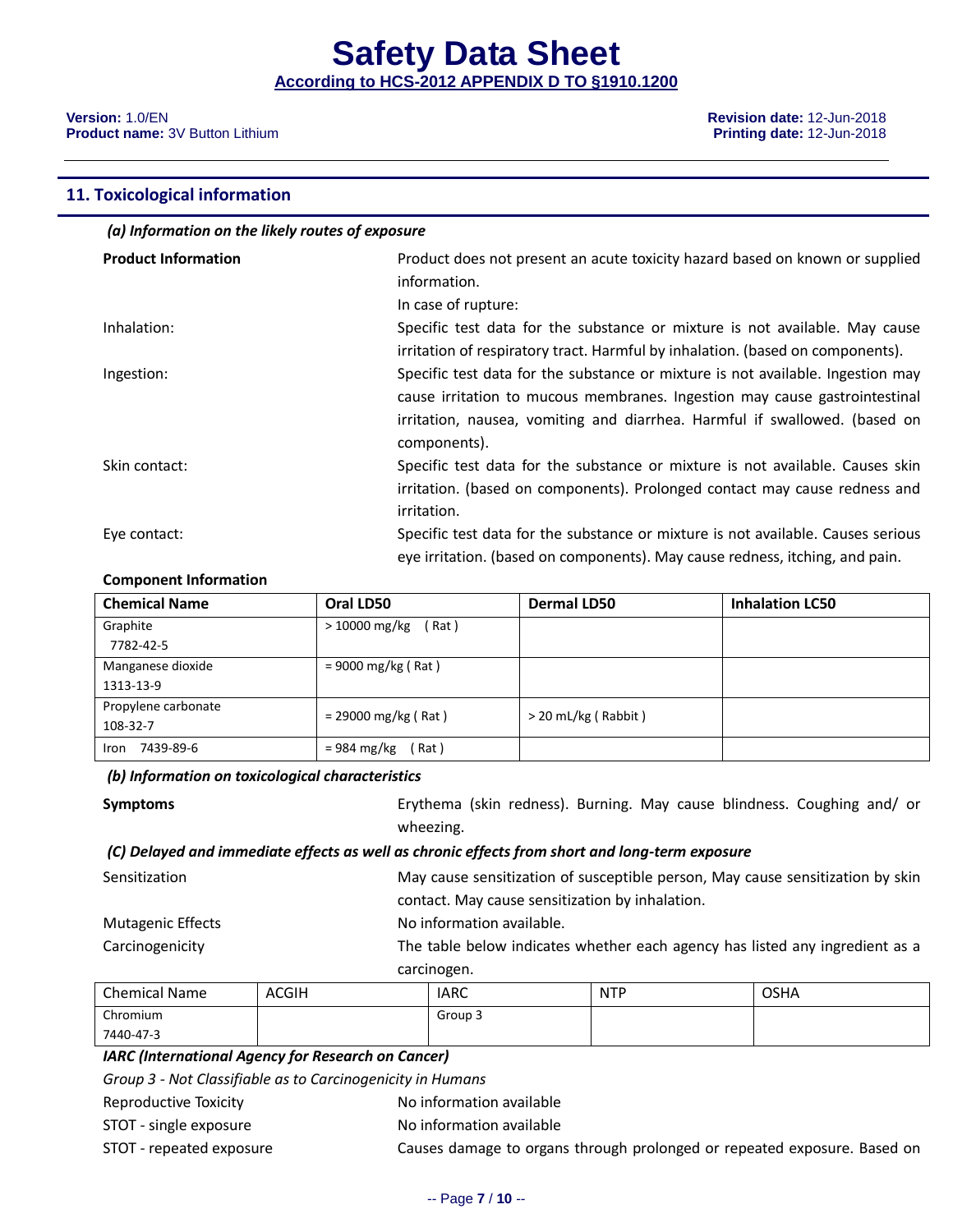|                             | classification criteria from the 2012 OSHA Hazard Communication Standard (29 |
|-----------------------------|------------------------------------------------------------------------------|
|                             | CFR 1910.1200), this product has been determined to cause systemic target    |
|                             | organ toxicity from chronic or repeated exposure. (STOT RE).                 |
| <b>Chronic Toxicity</b>     | No known effect based on information supplied. Contains a known or           |
|                             | suspected reproductive toxin. Possible risk of irreversible effects. Avoid   |
|                             | repeated exposure. Prolonged exposure may cause chronic effects. May cause   |
|                             | adverse effects on the bone marrow and blood-forming system. May cause       |
|                             | adverse liver effects. Repeated or prolonged skin contact may cause skin     |
|                             | irritation and/or dermatitis and sensitization of susceptible persons.       |
|                             | Carcinogenic potential is unknown.                                           |
| <b>Target Organ Effects</b> | Respiratory system. Eyes. Skin. Reproductive System. Blood. Central Nervous  |
|                             | System (CNS). Central Vascular System (CVS). Kidney. Liver. Cardiovascular   |
|                             | system. Systemic Toxicity.                                                   |
| <b>Aspiration Hazard</b>    | No information available.                                                    |
|                             |                                                                              |

# **12. Ecological information**

# *(a) Ecotoxicity*

Very toxic to aquatic life with long lasting effects.

| <b>Chemical Name</b> | <b>Toxicity to Algae</b> | <b>Toxicity to Fish</b> | <b>Toxicity</b><br>to    | Daphnia Magna (Water |
|----------------------|--------------------------|-------------------------|--------------------------|----------------------|
|                      |                          |                         | <b>Microorganisms</b>    | Flea)                |
| Iron                 |                          | 96h LC50: = 13.6 mg/L   |                          |                      |
| 7439-89-6            |                          | (Morone saxatilis)      |                          |                      |
| Propylene carbonate  | 72h EC50: > 500 mg/L     | 96h LC50: $> 1000$ mg/L | $EC50 > 10000$ mg/L 17 h | 48h EC50: > 500 mg/L |
| 108-32-7             | (Desmodesmus             | (Cyprinus carpio) 96h   |                          |                      |
|                      | subspicatus)             | $LC50: = 5300$ mg/L     |                          |                      |
|                      |                          | (Leuciscus idus)        |                          |                      |

# *(b) Persistence and Degradability*

No information available.

#### *(c) Bioaccumulative potential*

No information available.

#### *(d) Other adverse effects*

No information available.

# **13. Disposal considerations**

| (a) Waste treatment methods   |             |                                                                                           |                        |                        |
|-------------------------------|-------------|-------------------------------------------------------------------------------------------|------------------------|------------------------|
| Disposal methods              | CFR 261).   | This material, as supplied, is not a hazardous waste according to Federal regulations (40 |                        |                        |
| <b>Contaminated Packaging</b> |             | Dispose of contents/containers in accordance with local regulations                       |                        |                        |
| US EPA Waste Number           | D007        |                                                                                           |                        |                        |
| <b>Chemical Name</b>          | <b>RCRA</b> | <b>RCRA - Basis for Listing</b>                                                           | <b>RCRA - D Series</b> | <b>RCRA - U Series</b> |
|                               |             |                                                                                           | <b>Wastes</b>          | <b>Wastes</b>          |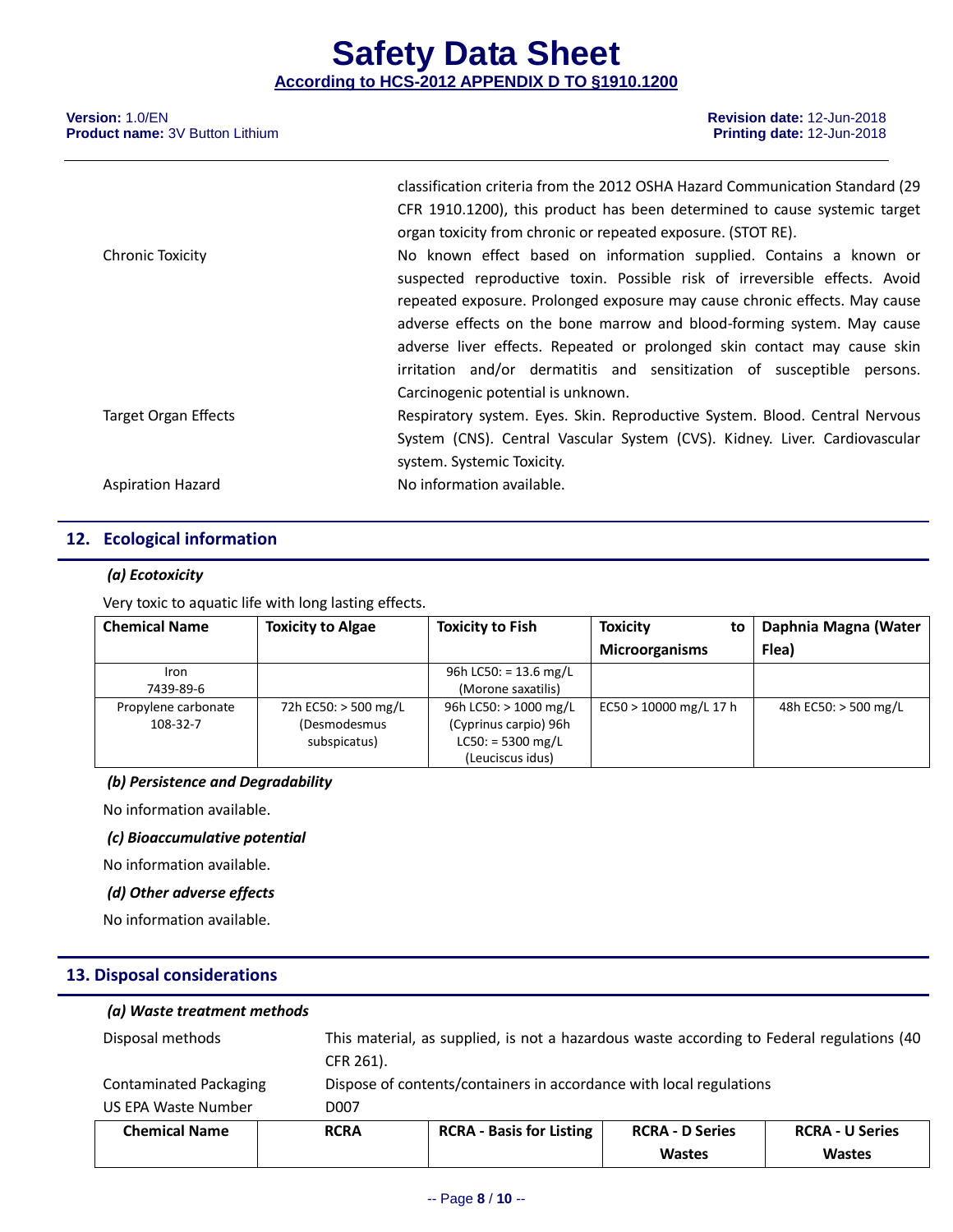#### **Version:** 1.0/EN **Product name:** 3V Button Lithium and the state of the state of the state of the state of the state of the state of the state of the state of the state of the state of the state of the state of the state **Product name:** 3V Button Lithium

| Chromium  | Included in waste streams: | 5.0 mg/L regulatory level |  |
|-----------|----------------------------|---------------------------|--|
| 7440-47-3 | F032, F034, F035, F037,    |                           |  |
|           | F038. F039                 |                           |  |

California Hazardous Waste 141

Codes

This product contains one or more substances that are listed with the State of California as a hazardous waste.

| <b>Chemical Name</b>    | <b>California Hazardous Waste</b>  |
|-------------------------|------------------------------------|
| Chromium<br>7440-47-3   | Toxic<br>Corrosive<br>Ignitable    |
| Lithium<br>7439-93-2    | Corrosive<br>Ignitable<br>Reactive |
| Molybdenum<br>7439-98-7 | Ignitable powder                   |

# **14. Transport information**

| Note:                           | The transportation of primary lithium cells and batteries is regulated by the International                                                                   |
|---------------------------------|---------------------------------------------------------------------------------------------------------------------------------------------------------------|
|                                 | Civil Aviation Organization, International Air Transport Association, International Maritime                                                                  |
|                                 | Dangerous Goods Code and the US Department of Transportation.  The batteries must<br>meet the following criteria for shipment: 1. Air shipments must meet the |
|                                 | requirements listed in Special Provision A45 of the International Air Transport Association                                                                   |
|                                 | Dangerous Goods Regulations. 2. Meet the requirements for the US Department of                                                                                |
|                                 | Transportation listed in 49 CFR 173.185. 3. The transport of primary lithium batteries is                                                                     |
|                                 | prohibited aboard passenger aircraft. Refer to the Federal Register December 15, 2004                                                                         |
|                                 | (Hazardous Materials; Prohibited on the Transportation of Primary Lithium Batteries and                                                                       |
|                                 | Cells Aboard Passenger Aircraft; Final Rule)                                                                                                                  |
|                                 | Lithium batteries shipped as "Lithium batteries", "Lithium batteries packed with                                                                              |
|                                 | equipment", or "Lithium batteries contained in equipment" may not be classified as                                                                            |
|                                 | "Dangerous Goods" when shipped in accordance with "special provision A45 of                                                                                   |
|                                 | IATA-DGR" or "special provision 188 of IMO-IMDG Code"                                                                                                         |
| <b>UN number</b>                | 3480&3481                                                                                                                                                     |
| <b>DOT</b>                      | <b>NOT REGULATED</b>                                                                                                                                          |
| <b>Proper Shipping Name</b>     | NON-REGULATED                                                                                                                                                 |
| <b>Hazard Class</b>             | 9                                                                                                                                                             |
| <b>Emergency Response Guide</b> | 138                                                                                                                                                           |
| <b>Number</b>                   |                                                                                                                                                               |
| <b>TDG</b>                      | Not regulated                                                                                                                                                 |
| <b>MEX</b>                      | Not regulated                                                                                                                                                 |
| <b>ICAO</b>                     | Not regulated                                                                                                                                                 |
| <b>IATA</b>                     | Not regulated                                                                                                                                                 |
| <b>Proper Shipping Name</b>     | <b>NON REGULATED</b>                                                                                                                                          |
| <b>Hazard Class</b>             | N/A                                                                                                                                                           |
| <b>IMDG/IMO</b>                 | Not regulated                                                                                                                                                 |
| <b>Proper Shipping Name</b>     | NON-REGULATED PER SP 188                                                                                                                                      |
| <b>Hazard Class</b>             | N/A                                                                                                                                                           |
| EmS-No.                         | $F-A, S-I$                                                                                                                                                    |
|                                 |                                                                                                                                                               |